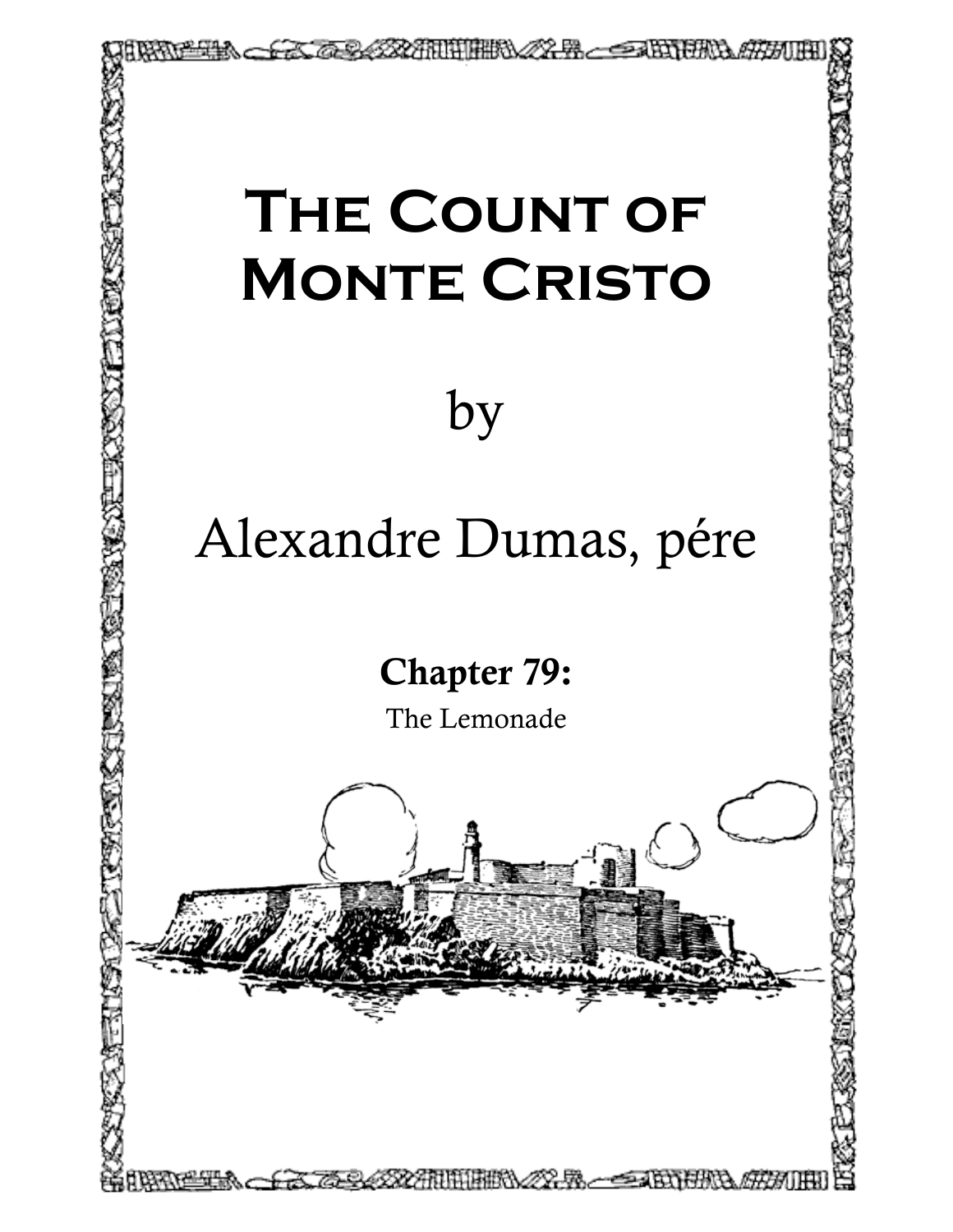Morrel was, in fact, very happy. M. Noirtier had just sent for him, and he was in such haste to know the reason of his doing so that he had not stopped to take a cab, placing infinitely more dependence on his own two legs than on the four legs of a cab–horse. He had therefore set off at a furious rate from the Rue Meslay, and was hastening with rapid strides in the direction of the Faubourg Saint–Honore. Morrel advanced with a firm, manly tread, and poor Barrois followed him as he best might. Morrel was only thirty–one, Barrois was sixty years of age; Morrel was deeply in love, and Barrois was dying with heat and exertion. These two men, thus opposed in age and interests, resembled two parts of a triangle, presenting the extremes of separation, yet nevertheless possessing their point of union. This point of union was Noirtier, and it was he who had just sent for Morrel, with the request that the latter would lose no time in coming to him—a command which Morrel obeyed to the letter, to the great discomfiture of Barrois. On arriving at the house, Morrel was not even out of breath, for love lends wings to our desires; but Barrois, who had long forgotten what it was to love, was sorely fatigued by the expedition he had been constrained to use.

The old servant introduced Morrel by a private entrance, closed the door of the study, and soon the rustling of a dress announced the arrival of Valentine. She looked marvellously beautiful in her deep mourning dress, and Morrel experienced such intense delight in gazing upon her that he felt as if he could almost have dispensed with the conversation of her grandfather. But the easy–chair of the old man was heard rolling along the floor, and he soon made his appearance in the room. Noirtier acknowledged by a look of extreme kindness and benevolence the thanks which Morrel lavished on him for his timely intervention on behalf of Valentine and himself—an intervention which had saved them from despair. Morrel then cast on the invalid an interrogative look as to the new favor which he designed to bestow on him. Valentine was sitting at a little distance from them, timidly awaiting the moment when she should be obliged to speak. Noirtier fixed his eyes on her. "Am I to say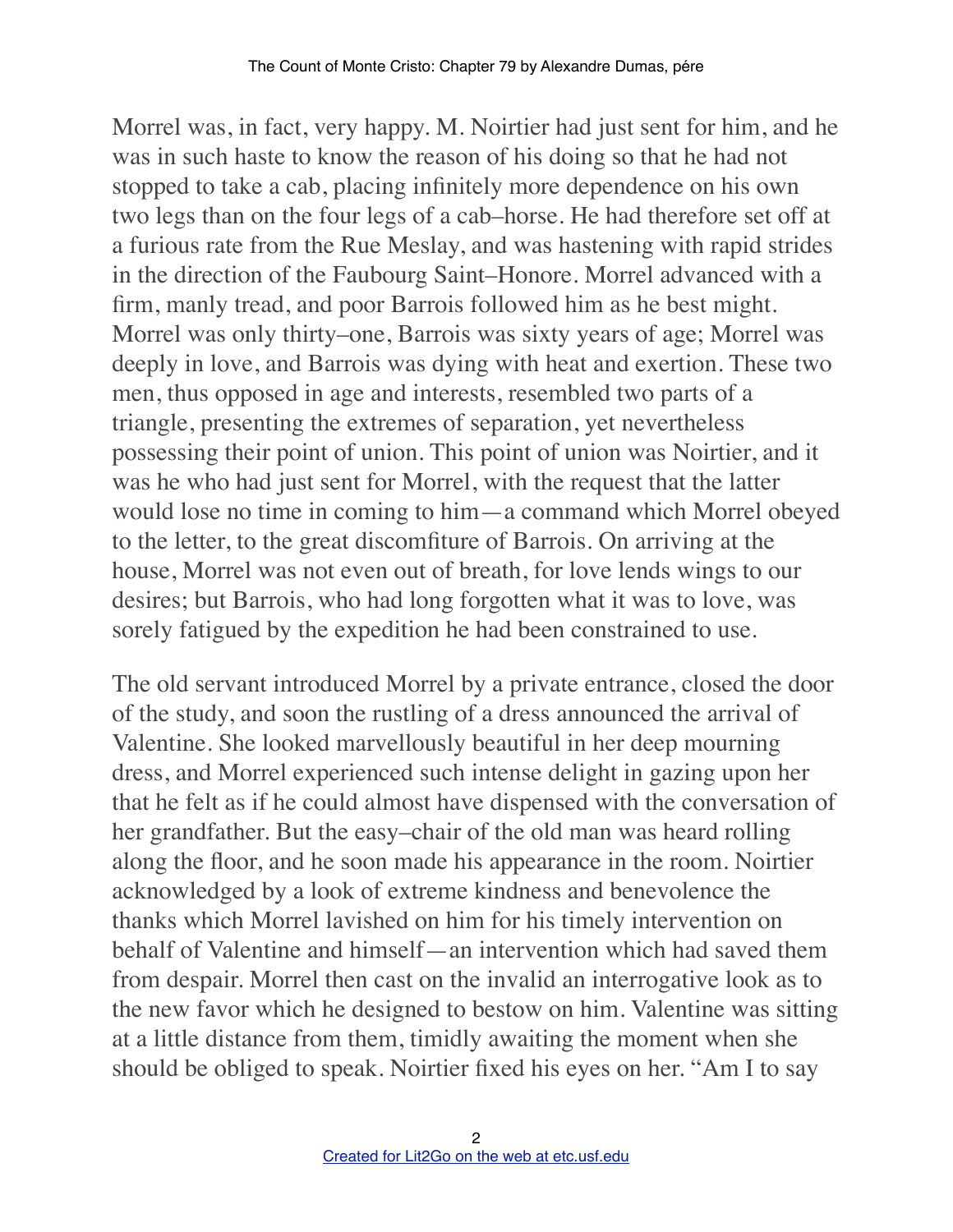what you told me?" asked Valentine. Noirtier made a sign that she was to do so.

"Monsieur Morrel," said Valentine to the young man, who was regarding her with the most intense interest, "my grandfather, M. Noirtier, had a thousand things to say, which he told me three days ago; and now, he has sent for you, that I may repeat them to you. I will repeat them, then; and since he has chosen me as his interpreter, I will be faithful to the trust, and will not alter a word of his intentions."

"Oh, I am listening with the greatest impatience," replied the young man; "speak, I beg of you." Valentine cast down her eyes; this was a good omen for Morrel, for he knew that nothing but happiness could have the power of thus overcoming Valentine. "My grandfather intends leaving this house," said she, "and Barrois is looking out suitable apartments for him in another."

"But you, Mademoiselle de Villefort,—you, who are necessary to M. Noirtier's happiness"—

"I?" interrupted Valentine; "I shall not leave my grandfather,—that is an understood thing between us. My apartment will be close to his. Now, M. de Villefort must either give his consent to this plan or his refusal; in the first case, I shall leave directly, and in the second, I shall wait till I am of age, which will be in about ten months. Then I shall be free, I shall have an independent fortune, and"—

"And what?" demanded Morrel.

"And with my grandfather's consent I shall fulfil the promise which I have made you." Valentine pronounced these last few words in such a low tone, that nothing but Morrel's intense interest in what she was saying could have enabled him to hear them. "Have I not explained your wishes, grandpapa?" said Valentine, addressing Noirtier. "Yes," looked the old man.—"Once under my grandfather's roof, M. Morrel can visit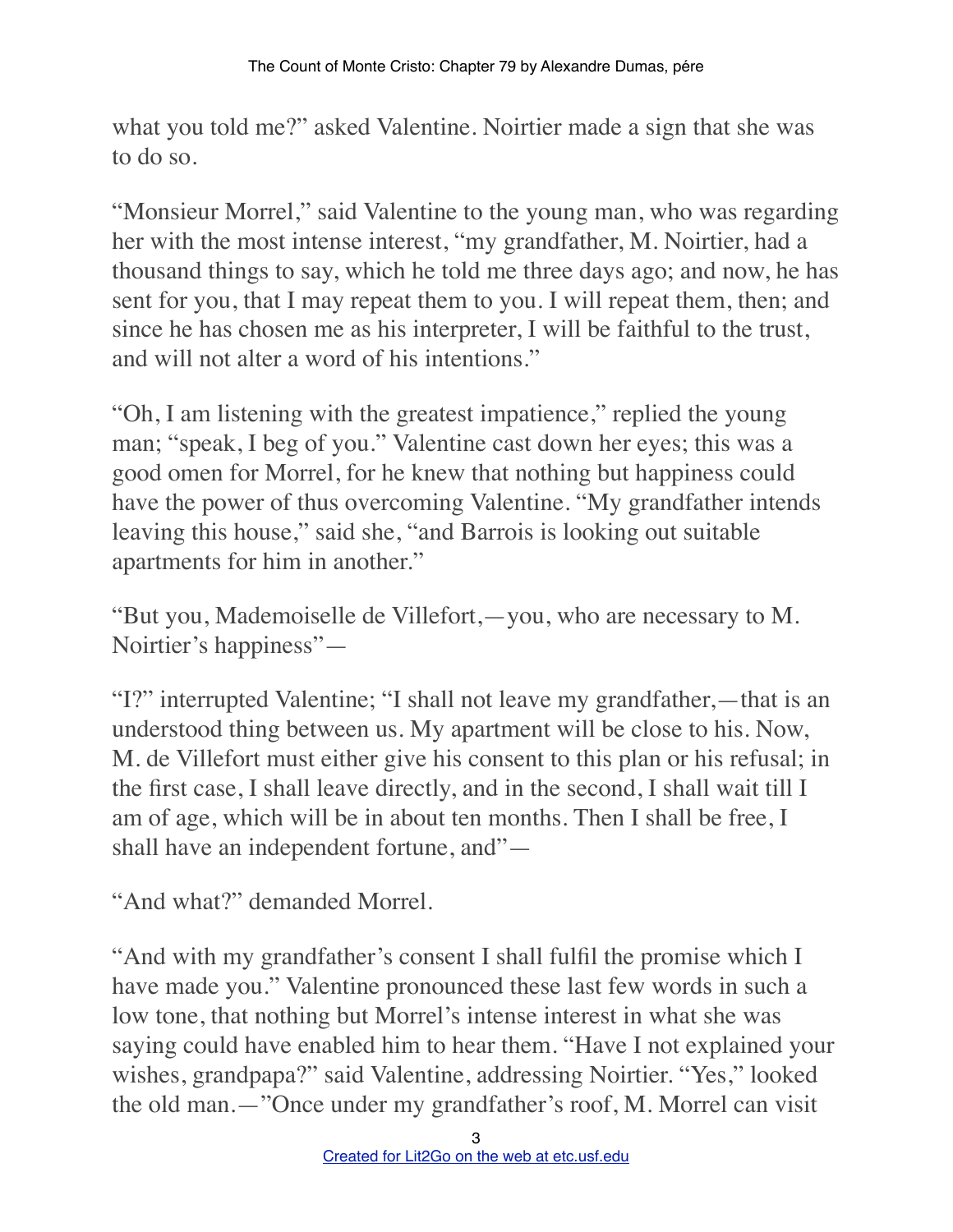me in the presence of my good and worthy protector, if we still feel that the union we contemplated will be likely to insure our future comfort and happiness; in that case I shall expect M. Morrel to come and claim me at my own hands. But, alas, I have heard it said that hearts inflamed by obstacles to their desire grew cold in time of security; I trust we shall never find it so in our experience!"

"Oh," cried Morrel, almost tempted to throw himself on his knees before Noirtier and Valentine, and to adore them as two superior beings, "what have I ever done in my life to merit such unbounded happiness?"

"Until that time," continued the young girl in a calm and self–possessed tone of voice, "we will conform to circumstances, and be guided by the wishes of our friends, so long as those wishes do not tend finally to separate us; in a word, and I repeat it, because it expresses all I wish to convey,—we will wait."

"And I swear to make all the sacrifices which this word imposes, sir," said Morrel, "not only with resignation, but with cheerfulness."

"Therefore," continued Valentine, looking playfully at Maximilian, "no more inconsiderate actions—no more rash projects; for you surely would not wish to compromise one who from this day regards herself as destined, honorably and happily, to bear your name?"

Morrel looked obedience to her commands. Noirtier regarded the lovers with a look of ineffable tenderness, while Barrois, who had remained in the room in the character of a man privileged to know everything that passed, smiled on the youthful couple as he wiped the perspiration from his bald forehead. "How hot you look, my good Barrois," said Valentine.

"Ah, I have been running very fast, mademoiselle, but I must do M. Morrel the justice to say that he ran still faster." Noirtier directed their attention to a waiter, on which was placed a decanter containing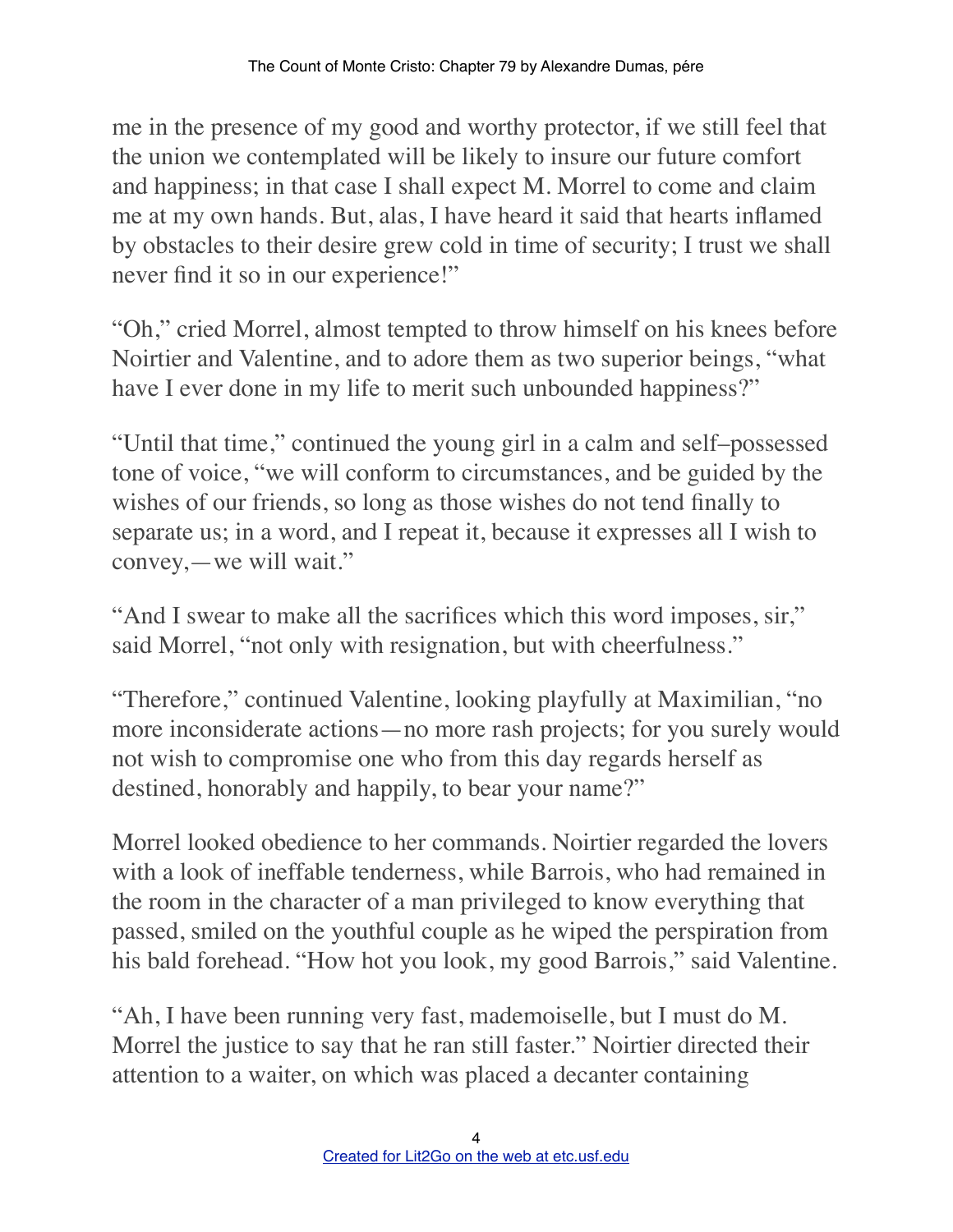lemonade and a glass. The decanter was nearly full, with the exception of a little, which had been already drunk by M. Noirtier.

"Come, Barrois," said the young girl, "take some of this lemonade; I see you are coveting a good draught of it."

"The fact is, mademoiselle," said Barrois, "I am dying with thirst, and since you are so kind as to offer it me, I cannot say I should at all object to drinking your health in a glass of it."

"Take some, then, and come back immediately." Barrois took away the waiter, and hardly was he outside the door, which in his haste he forgot to shut, than they saw him throw back his head and empty to the very dregs the glass which Valentine had filled. Valentine and Morrel were exchanging their adieux in the presence of Noirtier when a ring was heard at the door–bell. It was the signal of a visit. Valentine looked at her watch.

"It is past noon," said she, "and to–day is Saturday; I dare say it is the doctor, grandpapa." Noirtier looked his conviction that she was right in her supposition. "He will come in here, and M. Morrel had better go, do you not think so, grandpapa?"

"Yes," signed the old man.

"Barrois," cried Valentine, "Barrois!"

"I am coming, mademoiselle," replied he. "Barrois will open the door for you," said Valentine, addressing Morrel. "And now remember one thing, Monsieur Officer, that my grandfather commands you not to take any rash or ill–advised step which would be likely to compromise our happiness."

"I promised him to wait," replied Morrel; "and I will wait."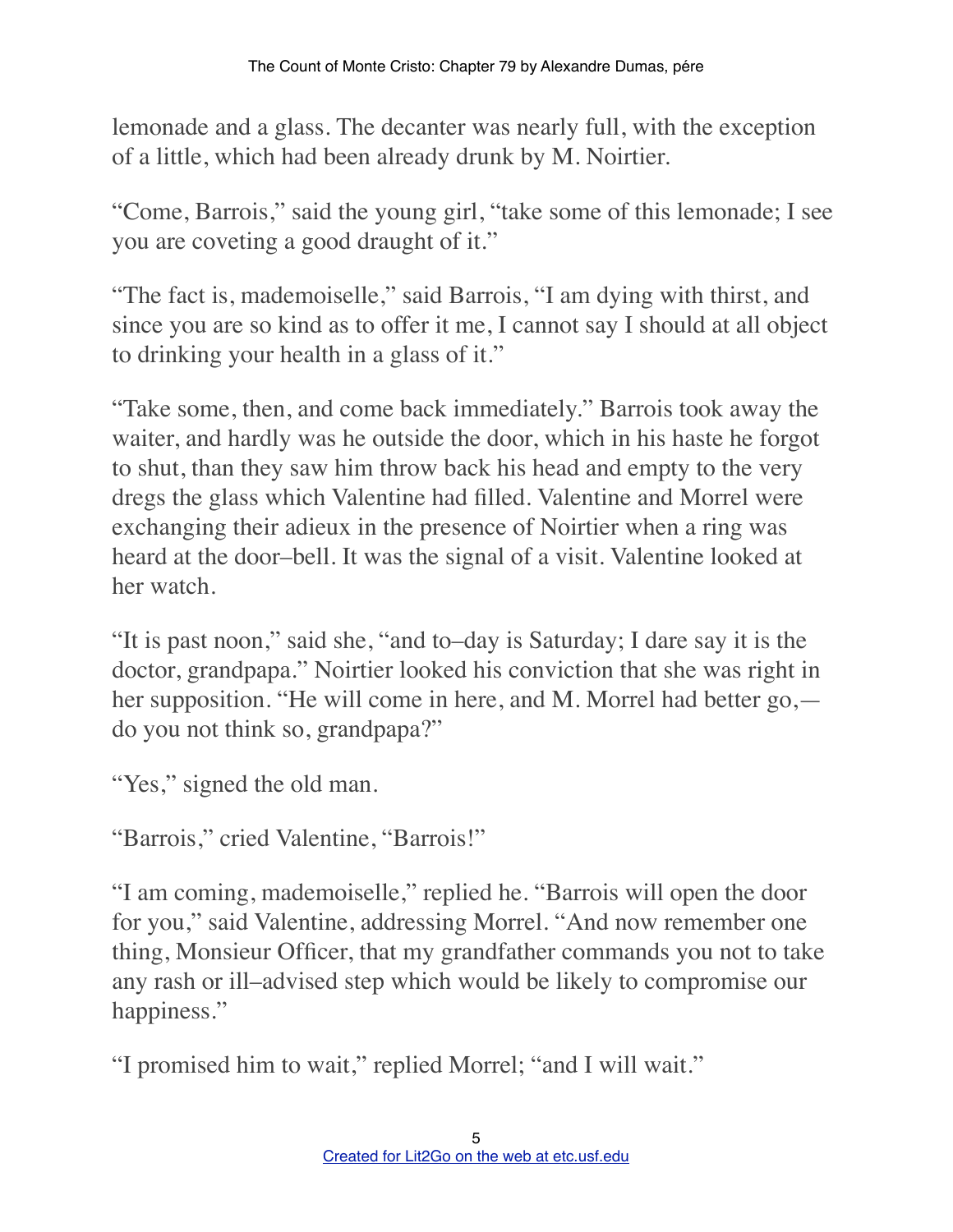At this moment Barrois entered. "Who rang?" asked Valentine.

"Doctor d'Avrigny," said Barrois, staggering as if he would fall.

"What is the matter, Barrois?" said Valentine. The old man did not answer, but looked at his master with wild staring eyes, while with his cramped hand he grasped a piece of furniture to enable him to stand upright. "He is going to fall!" cried Morrel. The rigors which had attacked Barrois gradually increased, the features of the face became quite altered, and the convulsive movement of the muscles appeared to indicate the approach of a most serious nervous disorder. Noirtier, seeing Barrois in this pitiable condition, showed by his looks all the various emotions of sorrow and sympathy which can animate the heart of man. Barrois made some steps towards his master.

"Ah, sir," said he, "tell me what is the matter with me. I am suffering—I cannot see. A thousand fiery darts are piercing my brain. Ah, don't touch me, pray don't." By this time his haggard eyes had the appearance of being ready to start from their sockets; his head fell back, and the lower extremities of the body began to stiffen. Valentine uttered a cry of horror; Morrel took her in his arms, as if to defend her from some unknown danger. "M. d'Avrigny, M. d'Avrigny," cried she, in a stifled voice. "Help, help!" Barrois turned round and with a great effort stumbled a few steps, then fell at the feet of Noirtier, and resting his hand on the knee of the invalid, exclaimed, "My master, my good master!" At this moment M. de Villefort, attracted by the noise, appeared on the threshold. Morrel relaxed his hold of Valentine, and retreating to a distant corner of the room remained half hidden behind a curtain. Pale as if he had been gazing on a serpent, he fixed his terrified eye on the agonized sufferer.

Noirtier, burning with impatience and terror, was in despair at his utter inability to help his old domestic, whom he regarded more in the light of a friend than a servant. One might by the fearful swelling of the veins of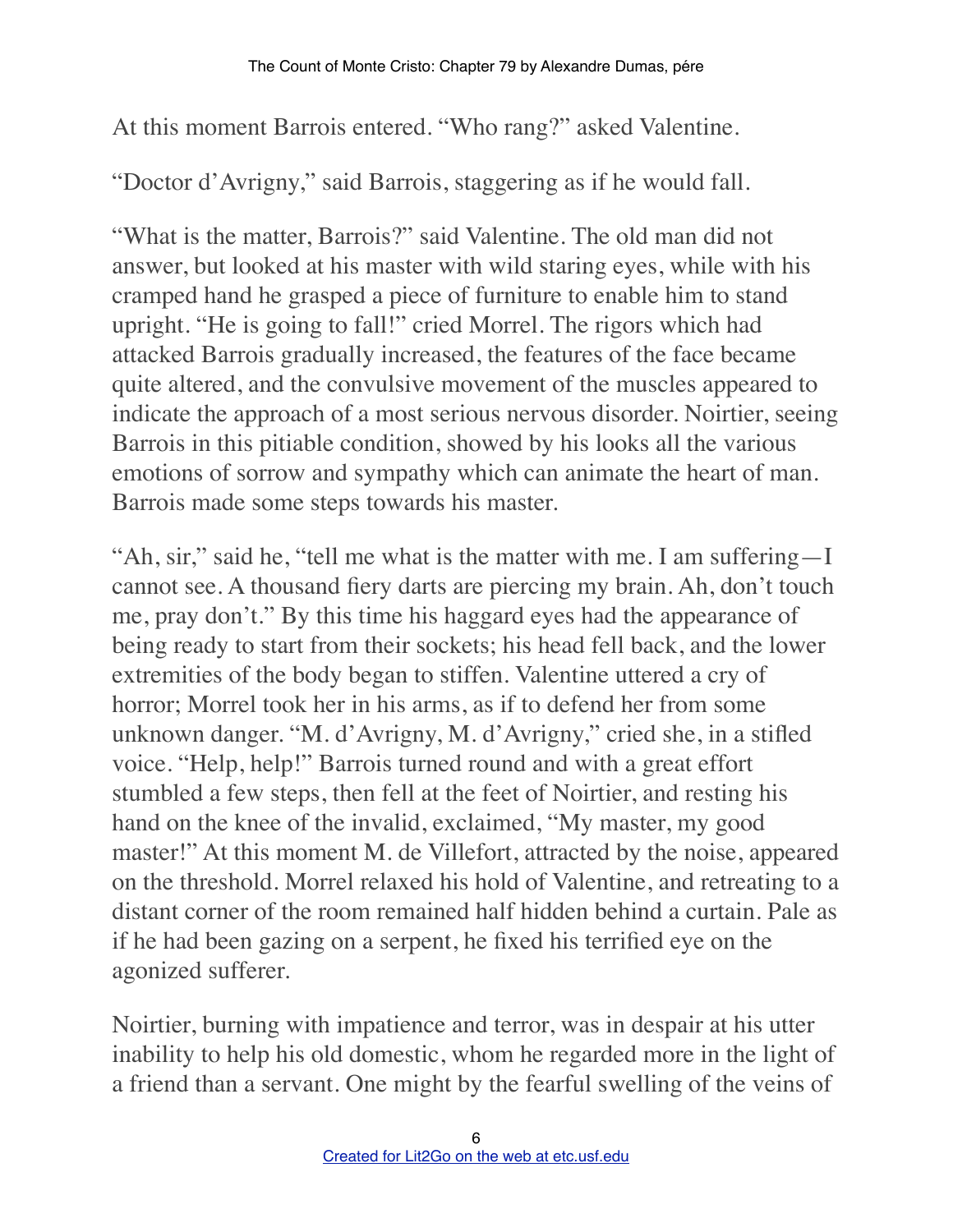his forehead and the contraction of the muscles round the eye, trace the terrible conflict which was going on between the living energetic mind and the inanimate and helpless body. Barrois, his features convulsed, his eyes suffused with blood, and his head thrown back, was lying at full length, beating the floor with his hands, while his legs had become so stiff, that they looked as if they would break rather than bend. A slight appearance of foam was visible around the mouth, and he breathed painfully, and with extreme difficulty.

Villefort seemed stupefied with astonishment, and remained gazing intently on the scene before him without uttering a word. He had not seen Morrel. After a moment of dumb contemplation, during which his face became pale and his hair seemed to stand on end, he sprang towards the door, crying out, "Doctor, doctor! come instantly, pray come!"

"Madame, madame!" cried Valentine, calling her step–mother, and running up–stairs to meet her; "come quick, quick!—and bring your bottle of smelling–salts with you."

"What is the matter?" said Madame de Villefort in a harsh and constrained tone.

```
"Oh, come, come!"
```
"But where is the doctor?" exclaimed Villefort; "where is he?" Madame de Villefort now deliberately descended the staircase. In one hand she held her handkerchief, with which she appeared to be wiping her face, and in the other a bottle of English smelling–salts. Her first look on entering the room was at Noirtier, whose face, independent of the emotion which such a scene could not fail of producing, proclaimed him to be in possession of his usual health; her second glance was at the dying man. She turned pale, and her eye passed quickly from the servant and rested on the master.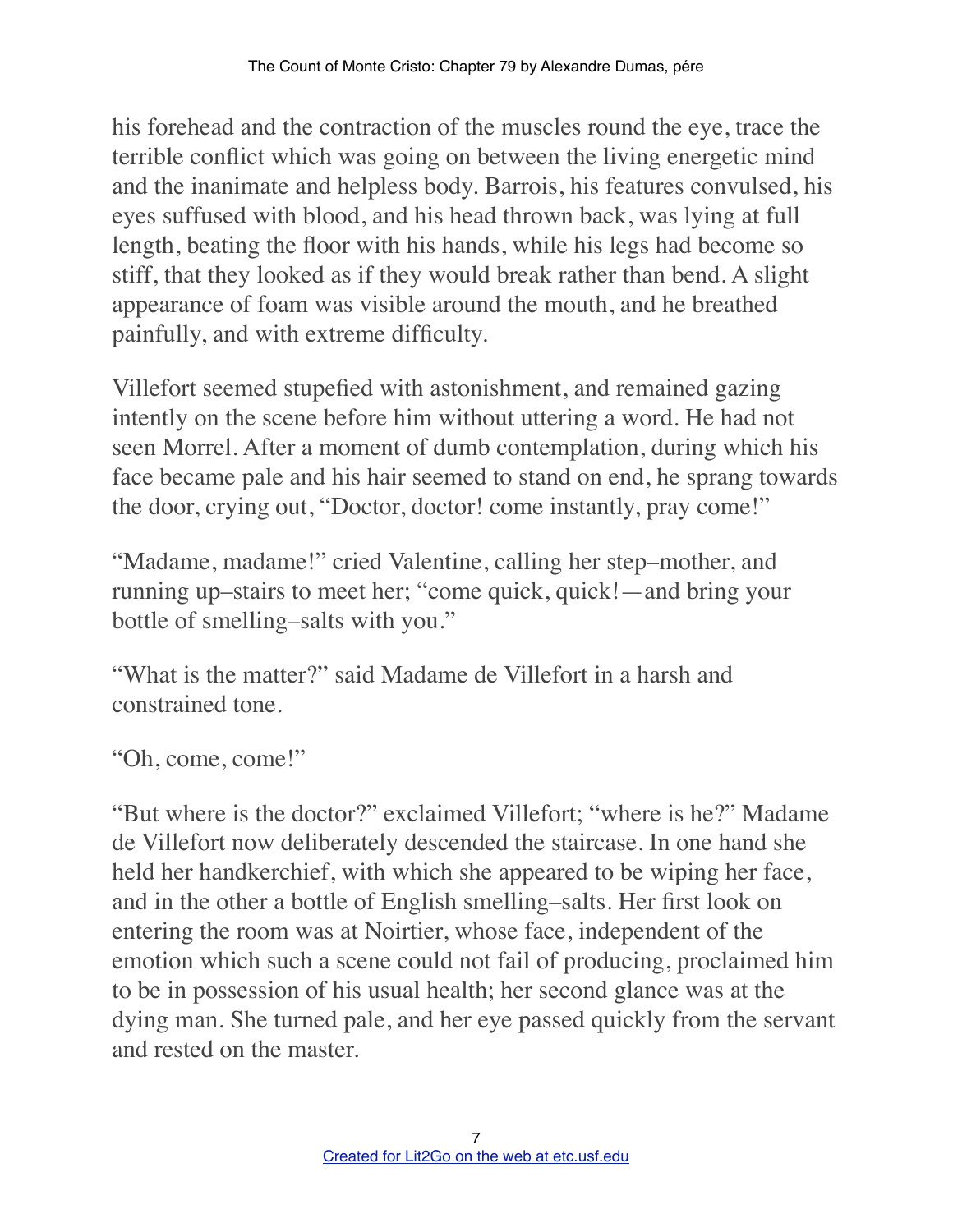"In the name of heaven, madame," said Villefort, "where is the doctor? He was with you just now. You see this is a fit of apoplexy, and he might be saved if he could but be bled!"

"Has he eaten anything lately?" asked Madame de Villefort, eluding her husband's question. "Madame," replied Valentine, "he has not even breakfasted. He has been running very fast on an errand with which my grandfather charged him, and when he returned, took nothing but a glass of lemonade."

"Ah," said Madame de Villefort, "why did he not take wine? Lemonade was a very bad thing for him."

"Grandpapa's bottle of lemonade was standing just by his side; poor Barrois was very thirsty, and was thankful to drink anything he could find." Madame de Villefort started. Noirtier looked at her with a glance of the most profound scrutiny. "He has such a short neck," said she. "Madame," said Villefort, "I ask where is M. d'Avrigny? In God's name answer me!"

"He is with Edward, who is not quite well," replied Madame de Villefort, no longer being able to avoid answering.

Villefort rushed up–stairs to fetch him. "Take this," said Madame de Villefort, giving her smelling–bottle to Valentine. "They will, no doubt, bleed him; therefore I will retire, for I cannot endure the sight of blood;" and she followed her husband up–stairs. Morrel now emerged from his hiding–place, where he had remained quite unperceived, so great had been the general confusion. "Go away as quick as you can, Maximilian," said Valentine, "and stay till I send for you. Go."

Morrel looked towards Noirtier for permission to retire. The old man, who had preserved all his usual coolness, made a sign to him to do so. The young man pressed Valentine's hand to his lips, and then left the house by a back staircase. At the same moment that he quitted the room,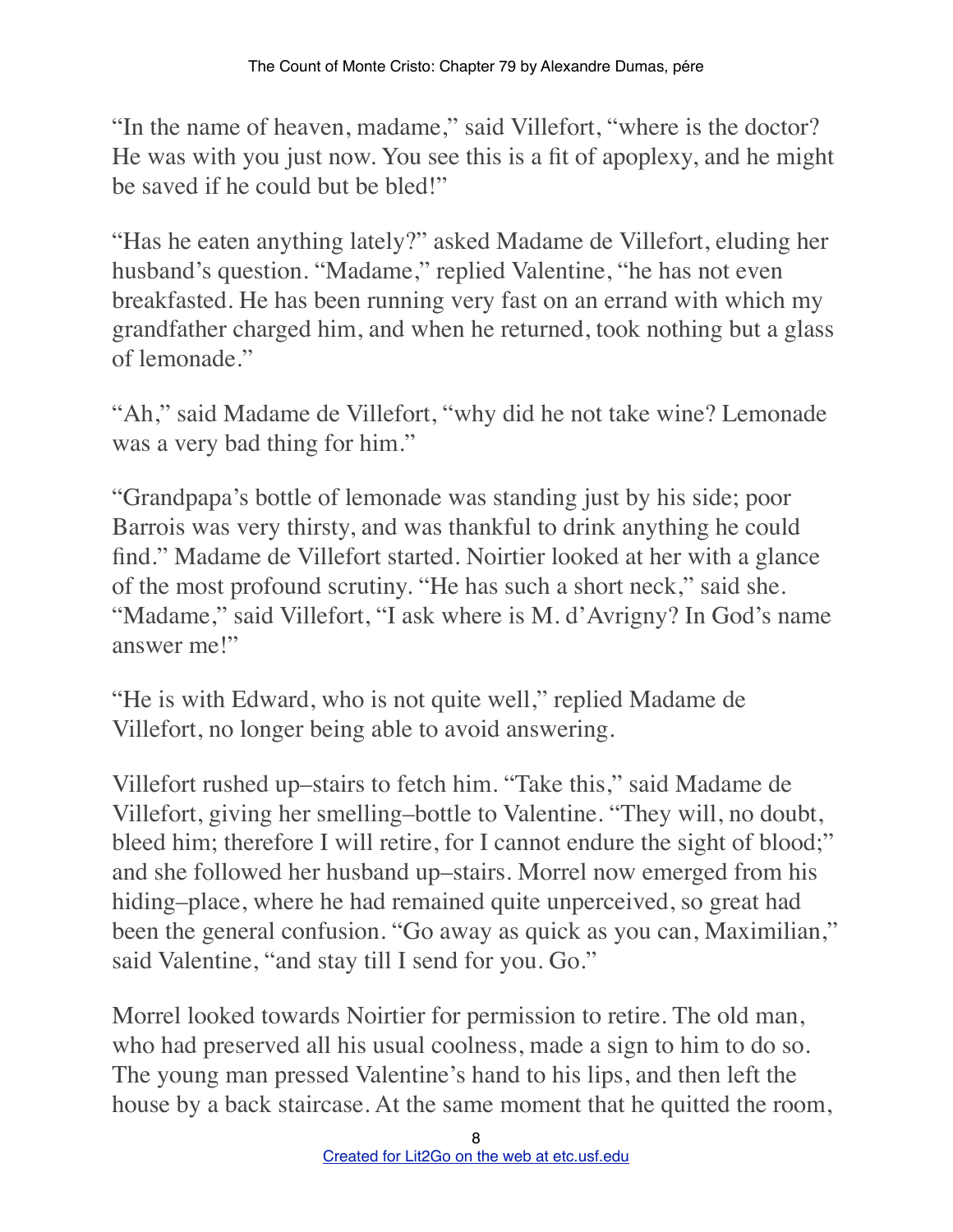Villefort and the doctor entered by an opposite door. Barrois was now showing signs of returning consciousness. The crisis seemed past, a low moaning was heard, and he raised himself on one knee. D'Avrigny and Villefort laid him on a couch. "What do you prescribe, doctor?" demanded Villefort. "Give me some water and ether. You have some in the house, have you not?"

"Yes."

"Send for some oil of turpentine and tartar emetic."

Villefort immediately despatched a messenger. "And now let every one retire."

"Must I go too?" asked Valentine timidly.

"Yes, mademoiselle, you especially," replied the doctor abruptly.

Valentine looked at M. d'Avrigny with astonishment, kissed her grandfather on the forehead, and left the room. The doctor closed the door after her with a gloomy air. "Look, look, doctor," said Villefort, "he is quite coming round again; I really do not think, after all, it is anything of consequence." M. d'Avrigny answered by a melancholy smile. "How do you feel, Barrois?" asked he. "A little better, sir."

"Will you drink some of this ether and water?"

"I will try; but don't touch me."

"Why not?"

"Because I feel that if you were only to touch me with the tip of your finger the fit would return."

"Drink."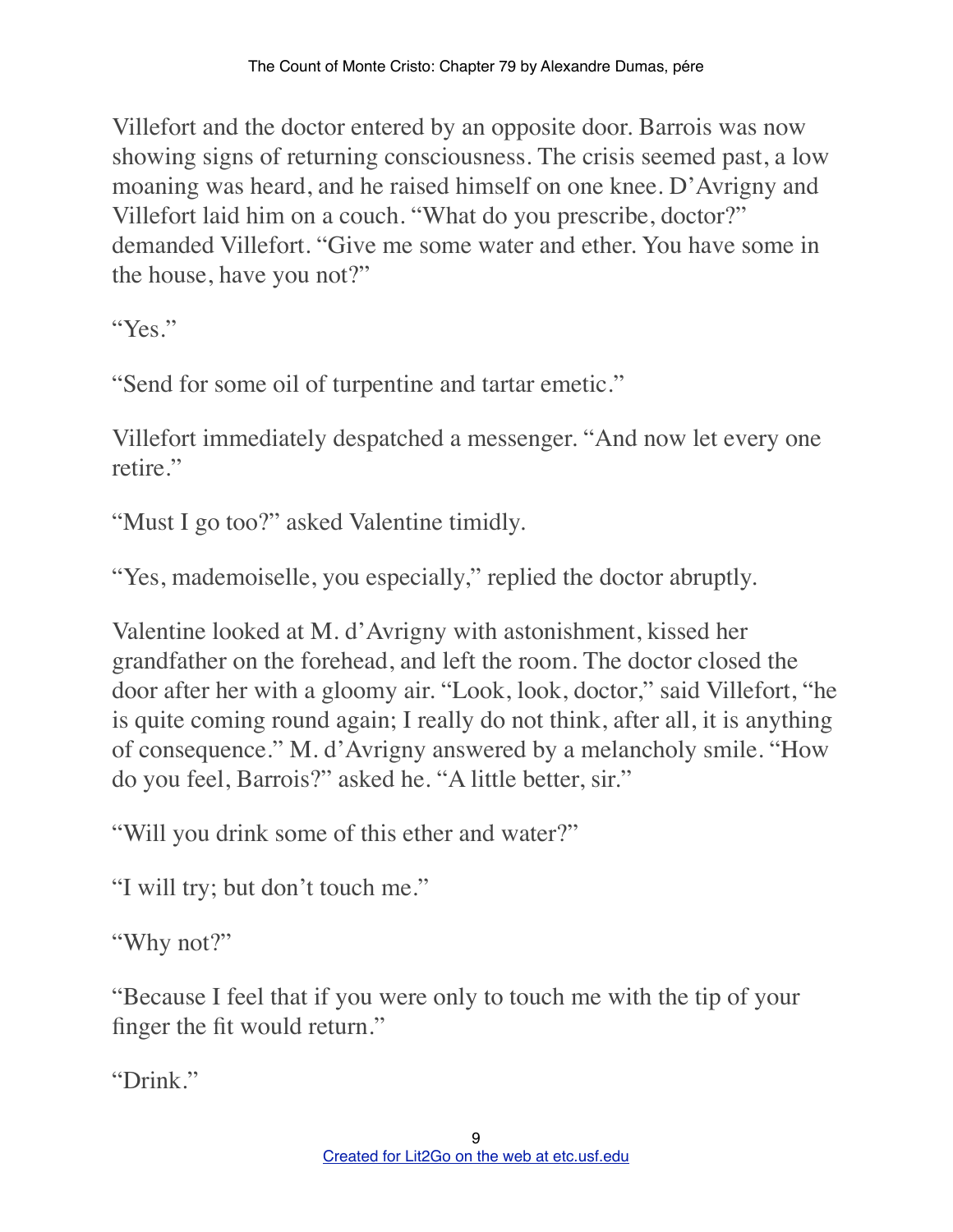Barrois took the glass, and, raising it to his purple lips, took about half of the liquid offered him. "Where do you suffer?" asked the doctor.

"Everywhere. I feel cramps over my whole body."

"Do you find any dazzling sensation before the eyes?"

"Yes"

"Any noise in the ears?"

"Frightful."

"When did you first feel that?"

"Just now."

"Suddenly?"

"Yes, like a clap of thunder."

"Did you feel nothing of it yesterday or the day before?"

"Nothing."

"No drowsiness?"

"None."

"What have you eaten to–day?"

"I have eaten nothing; I only drank a glass of my master's lemonade that's all;" and Barrois turned towards Noirtier, who, immovably fixed in his arm–chair, was contemplating this terrible scene without allowing a word or a movement to escape him.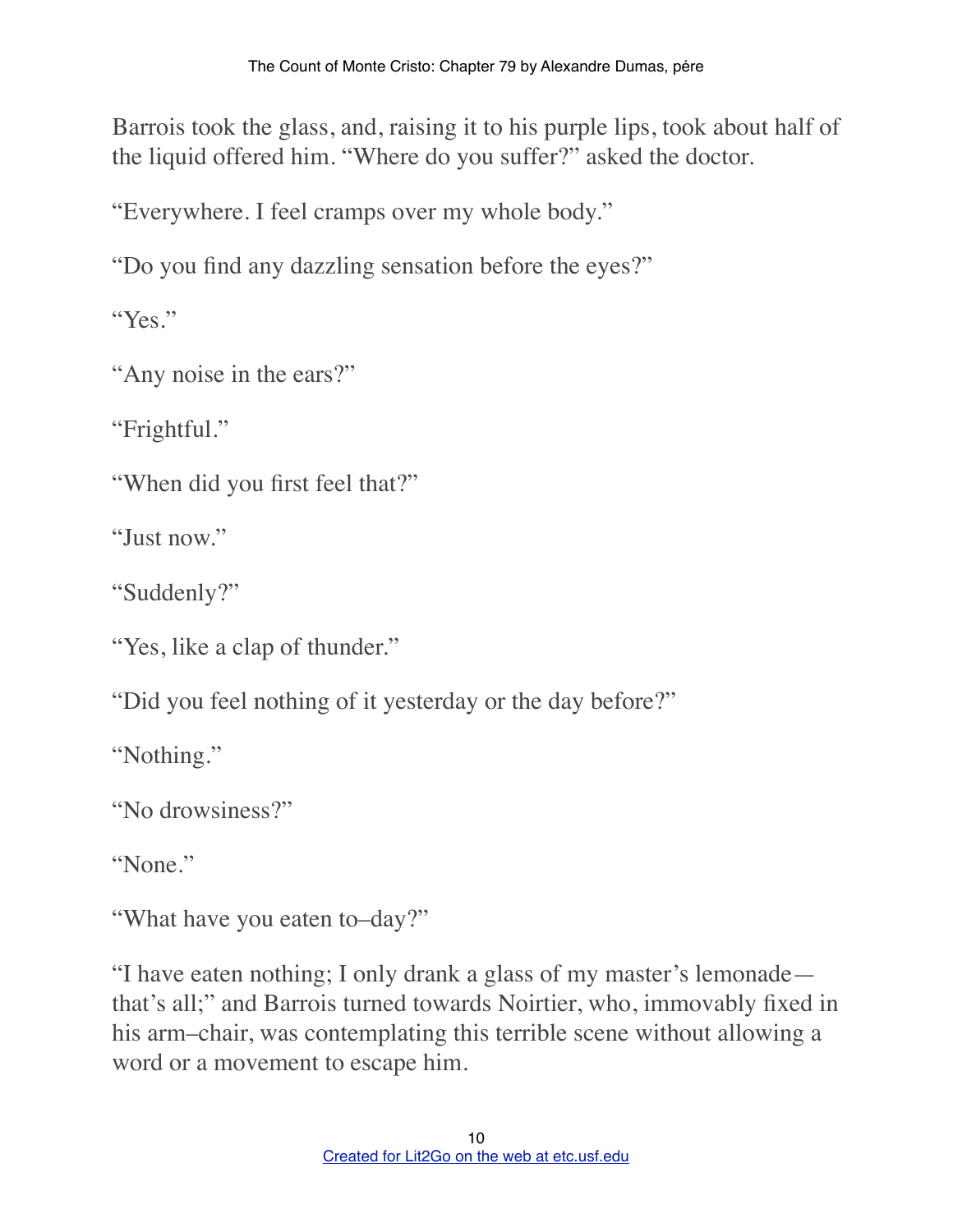"Where is this lemonade?" asked the doctor eagerly.

"Down–stairs in the decanter."

"Whereabouts downstairs?"

"In the kitchen."

"Shall I go and fetch it, doctor?" inquired Villefort.

"No, stay here and try to make Barrois drink the rest of this glass of ether and water. I will go myself and fetch the lemonade." D'Avrigny bounded towards the door, flew down the back staircase, and almost knocked down Madame de Villefort, in his haste, who was herself going down to the kitchen. She cried out, but d'Avrigny paid no attention to her; possessed with but one idea, he cleared the last four steps with a bound, and rushed into the kitchen, where he saw the decanter about three parts empty still standing on the waiter, where it had been left. He darted upon it as an eagle would seize upon its prey. Panting with loss of breath, he returned to the room he had just left. Madame de Villefort was slowly ascending the steps which led to her room. "Is this the decanter you spoke of?" asked d'Avrigny.

"Yes, doctor."

"Is this the same lemonade of which you partook?"

"I believe so."

"What did it taste like?"

"It had a bitter taste."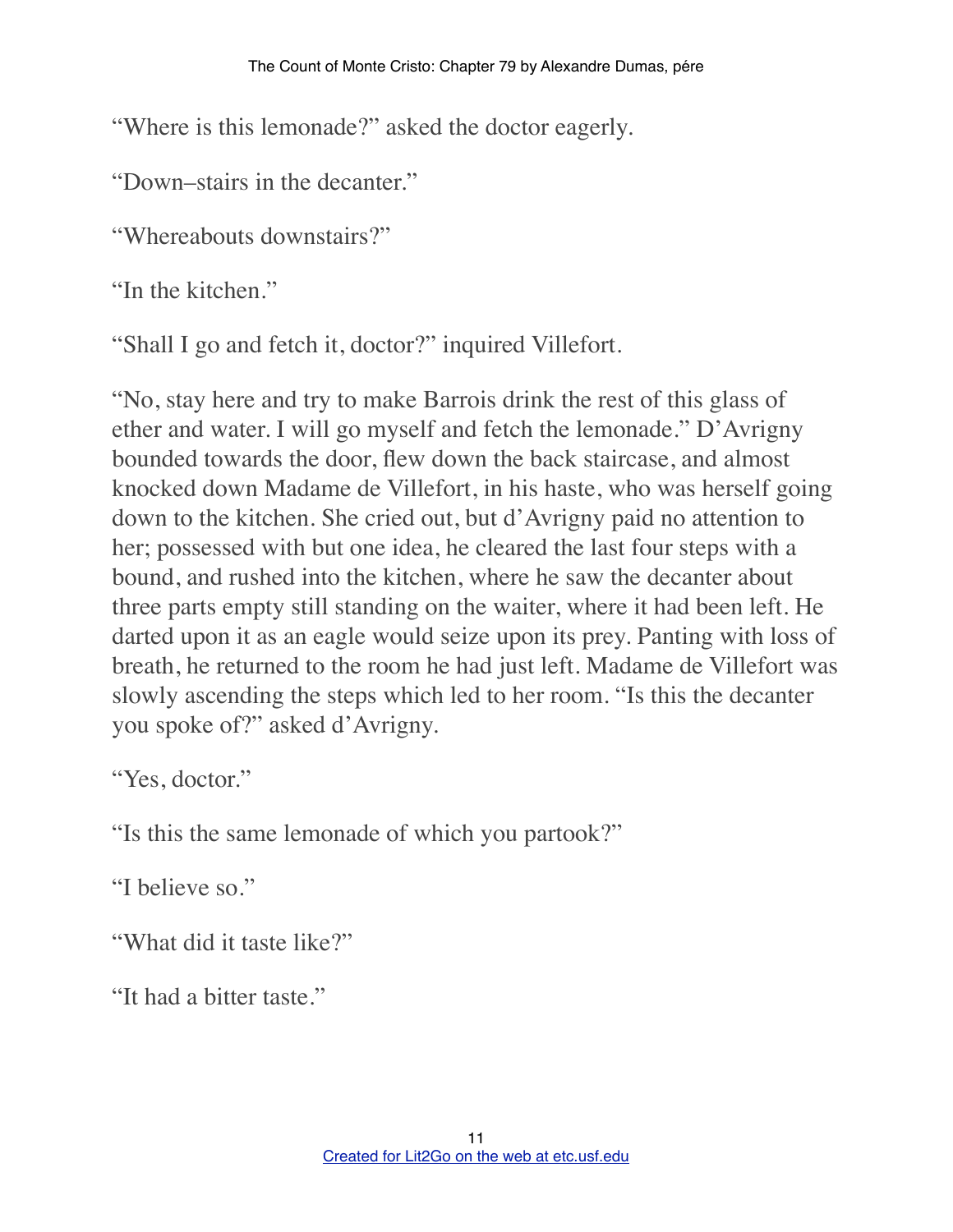The doctor poured some drops of the lemonade into the palm of his hand, put his lips to it, and after having rinsed his mouth as a man does when he is tasting wine, he spat the liquor into the fireplace.

"It is no doubt the same," said he. "Did you drink some too, M. Noirtier?"

"Yes."

"And did you also discover a bitter taste?"

"Yes."

"Oh, doctor," cried Barrois, "the fit is coming on again. Oh, do something for me." The doctor flew to his patient. "That emetic, Villefort—see if it is coming." Villefort sprang into the passage, exclaiming, "The emetic! the emetic!—is it come yet?" No one answered. The most profound terror reigned throughout the house. "If I had anything by means of which I could inflate the lungs," said d'Avrigny, looking around him, "perhaps I might prevent suffocation. But there is nothing which would do—nothing!" "Oh, sir," cried Barrois, "are you going to let me die without help? Oh, I am dying! Oh, save me!"

"A pen, a pen!" said the doctor. There was one lying on the table; he endeavored to introduce it into the mouth of the patient, who, in the midst of his convulsions, was making vain attempts to vomit; but the jaws were so clinched that the pen could not pass them. This second attack was much more violent than the first, and he had slipped from the couch to the ground, where he was writhing in agony. The doctor left him in this paroxysm, knowing that he could do nothing to alleviate it, and, going up to Noirtier, said abruptly, "How do you find yourself? well?"

"Yes."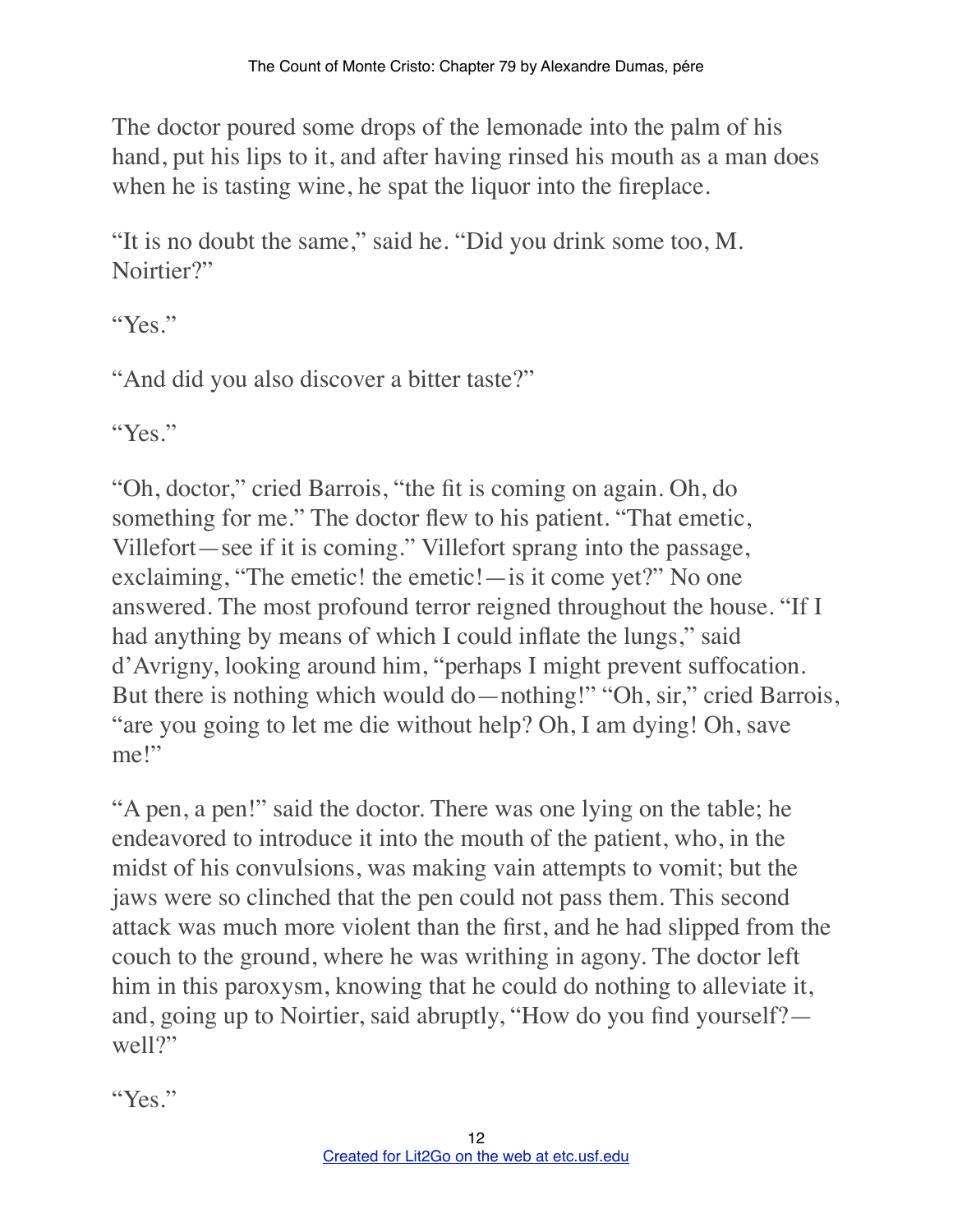"Have you any weight on the chest; or does your stomach feel light and comfortable—eh?"

"Yes."

"Then you feel pretty much as you generally do after you have had the dose which I am accustomed to give you every Sunday?"

"Yes."

"Did Barrois make your lemonade?"

"Yes."

"Was it you who asked him to drink some of it?"

"No."

"Was it M. de Villefort?"

"No."

"Madame?"

"No."

"It was your granddaughter, then, was it not?"

"Yes." A groan from Barrois, accompanied by a yawn which seemed to crack the very jawbones, attracted the attention of M. d'Avrigny; he left M. Noirtier, and returned to the sick man. "Barrois," said the doctor, "can you speak?" Barrois muttered a few unintelligible words. "Try and make an effort to do so, my good man." said d'Avrigny. Barrois reopened his bloodshot eyes. "Who made the lemonade?"

"I did."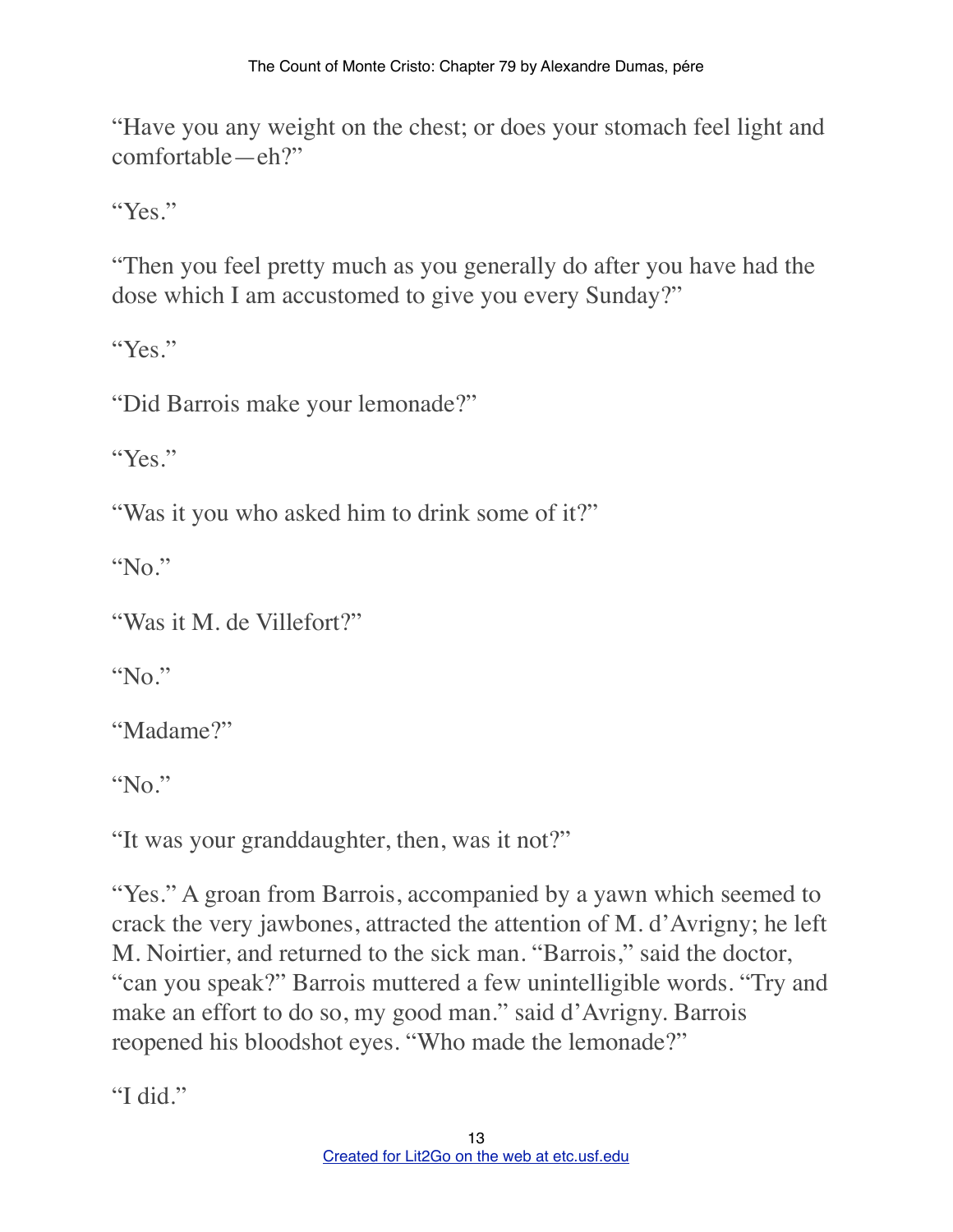"Did you bring it to your master directly it was made?"

"No."

"You left it somewhere, then, in the meantime?"

"Yes; I left it in the pantry, because I was called away."

"Who brought it into this room, then?"

"Mademoiselle Valentine." D'Avrigny struck his forehead with his hand. "Gracious heaven," exclaimed he. "Doctor, doctor!" cried Barrois, who felt another fit coming.

"Will they never bring that emetic?" asked the doctor.

"Here is a glass with one already prepared," said Villefort, entering the room.

"Who prepared it?"

"The chemist who came here with me."

"Drink it," said the doctor to Barrois. "Impossible, doctor; it is too late; my throat is closing up. I am choking! Oh, my heart! Ah, my head!—Oh, what agony!—Shall I suffer like this long?"

"No, no, friend," replied the doctor, "you will soon cease to suffer."

"Ah, I understand you," said the unhappy man. "My God, have mercy upon me!" and, uttering a fearful cry, Barrois fell back as if he had been struck by lightning. D'Avrigny put his hand to his heart, and placed a glass before his lips.

"Well?" said Villefort. "Go to the kitchen and get me some syrup of violets." Villefort went immediately. "Do not be alarmed, M. Noirtier,"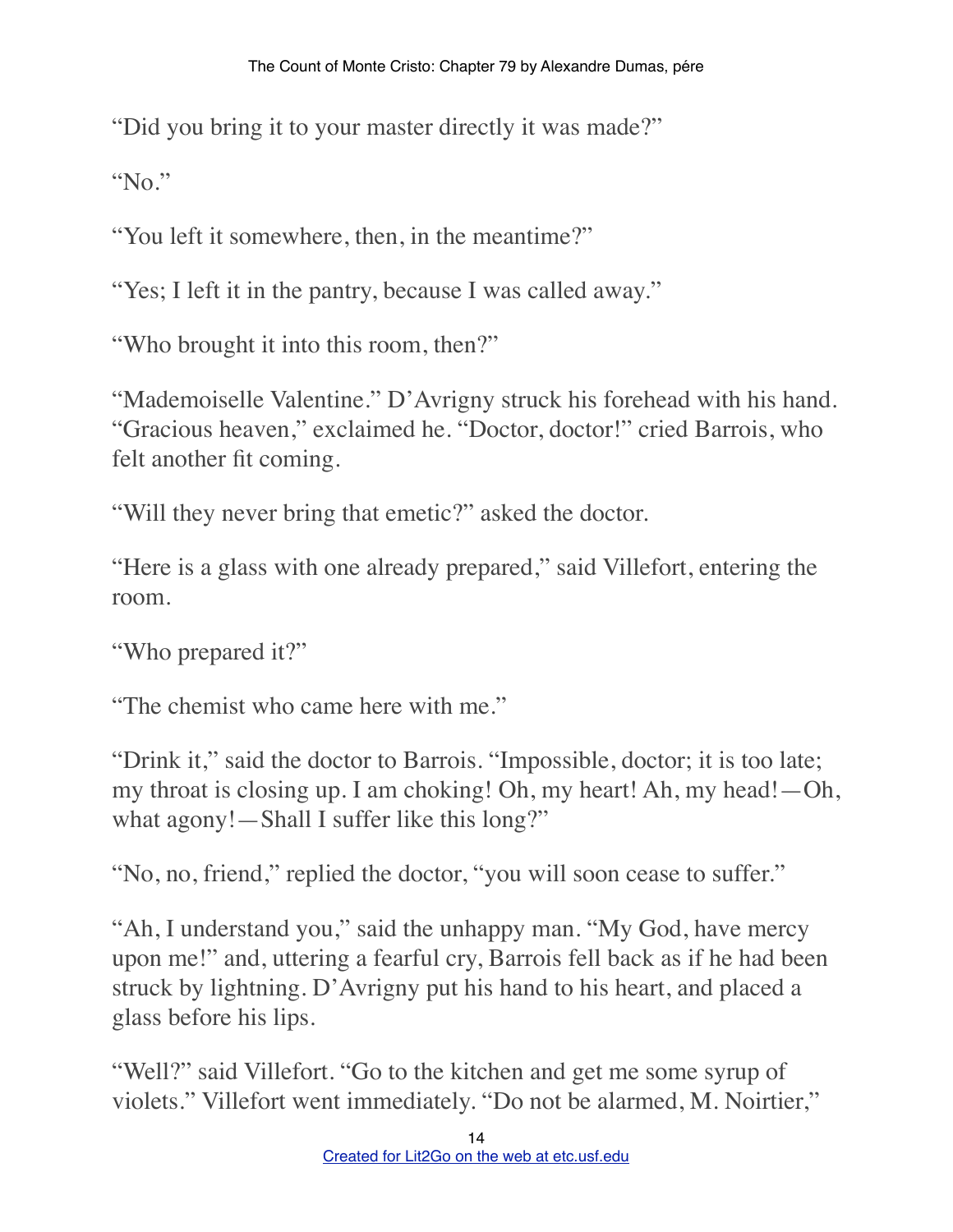said d'Avrigny; "I am going to take my patient into the next room to bleed him; this sort of attack is very frightful to witness."

And taking Barrois under the arms, he dragged him into an adjoining room; but almost immediately he returned to fetch the lemonade. Noirtier closed lids right eye. "You want Valentine, do you not? I will tell them to send her to you." Villefort returned, and d'Avrigny met him in the passage. "Well, how is he now?" asked he. "Come in here," said d'Avrigny, and he took him into the chamber where the sick man lay. "Is he still in a fit?" said the procureur.

"He is dead."

Villefort drew back a few steps, and, clasping his hands, exclaimed, with real amazement and sympathy, "Dead?—and so soon too!"

"Yes, it is very soon," said the doctor, looking at the corpse before him; "but that ought not to astonish you; Monsieur and Madame de Saint– Meran died as soon. People die very suddenly in your house, M. de Villefort."

"What?" cried the magistrate, with an accent of horror and consternation, "are you still harping on that terrible idea?"

"Still, sir; and I shall always do so," replied d'Avrigny, "for it has never for one instant ceased to retain possession of my mind; and that you may be quite sure I am not mistaken this time, listen well to what I am going to say, M. de Villefort." The magistrate trembled convulsively. "There is a poison which destroys life almost without leaving any perceptible traces. I know it well; I have studied it in all its forms and in the effects which it produces. I recognized the presence of this poison in the case of poor Barrois as well as in that of Madame de Saint–Meran. There is a way of detecting its presence. It restores the blue color of litmus–paper reddened by an acid, and it turns syrup of violets green. We have no litmus–paper, but, see, here they come with the syrup of violets."